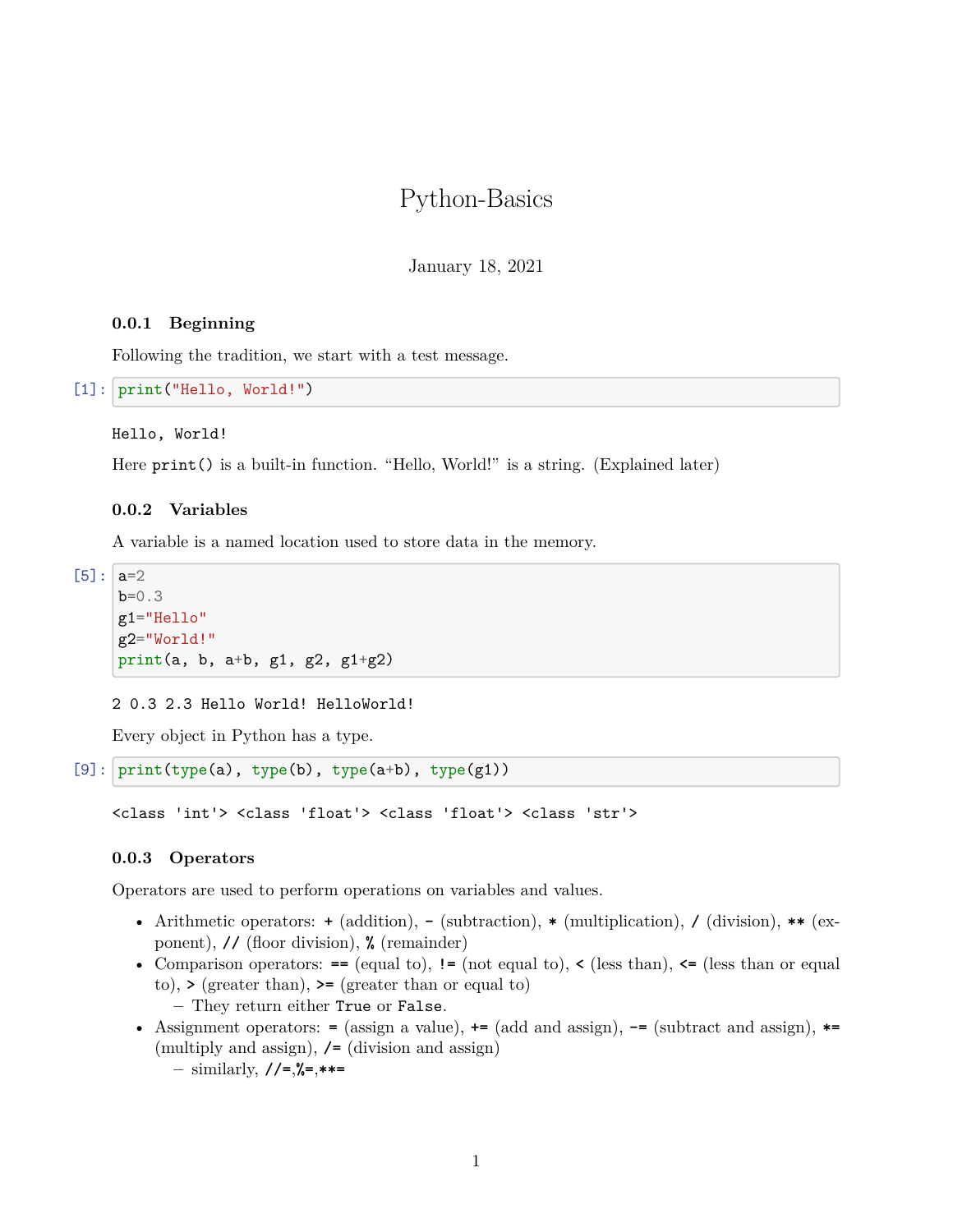$[11]$ :  $a=150$ ;  $b=27$ print(a+b, a-b, a\*b, a/b)

177 123 4050 5.555555555555555

```
[14]: a=17; b=5print(a**b, a//b, a%b)
```
1419857 3 2

```
[99]: |g="g00d"; d="day"
     print(g+d, g*3, d*2)
```

```
good day good good good day day
```

```
[21]: |x=5x+=5; print(x)x=-3; print(x)x*=6; print(x)x/ = 3; print(x)
     10
     7
     42
     14.0
[24]: y=10y//=3; print(y)y^{**=2}; print(y)
      y\text{m=4}; print(y)3
     9
     1
[37]: |g='good '
      g^{+-}'day '; print(g)g*=3; print(g)good day
     good day good day good day
```

```
[44]: print(5==7, 4<7, 4<5<6, 3+2==5, 'good'=='bad')
```
False True True True False

# **0.0.4 Data types**

• List( **list** ): [item1, item2, … ]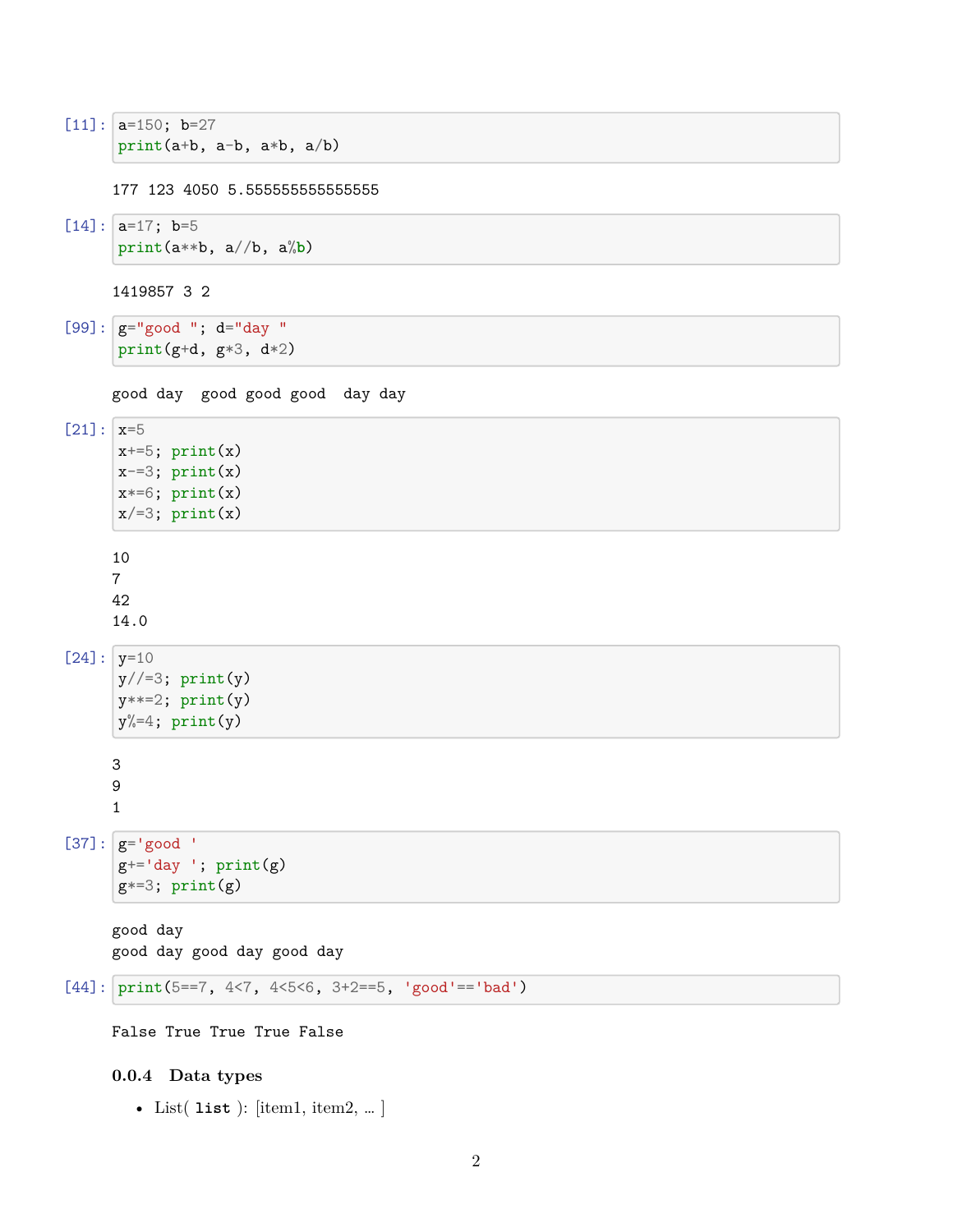```
• Tuple( tuple ): (item1, item2, … )
• Dictionary( dict): { key1:value1, key2:value2, … }
```

```
[2]: 1i = [1, 3, 5, 7, 9, 'dog', 'cat'] # list
     tu = (2, 4, 6, 8, 10) # tupule
     di = {\text{ 'name': 'Alice', 'age':21, \! }}'favorite_fruit':['apple','banana','cherry']} # dictionary
     # \ is used to seprate lines.
```
 $[3]$ :  $1i*2$ 

[3]: [1, 3, 5, 7, 9, 'dog', 'cat', 1, 3, 5, 7, 9, 'dog', 'cat']

```
[4]: |1i| += [11, 'hamster']; print(li)
```
[1, 3, 5, 7, 9, 'dog', 'cat', 11, 'hamster']

```
[5]: \tauu *=3; print(tu)
```
(2, 4, 6, 8, 10, 2, 4, 6, 8, 10, 2, 4, 6, 8, 10)

 $[7]:$  di.update({'name':'Betty'}); print(di)

{'name': 'Betty', 'age': 21, 'favorite\_fruit': ['apple', 'banana', 'cherry']}

Here .update() is a method. (Explained later)

# **0.0.5 Accessing data**

- Lists and tuples are indexed by integers, *starting at 0* for the first item.
	- **–** To access a range of items, one can use **slicing**.
		- ∗ list[start:stop] items start through stop-1
		- ∗ list[start:] items start through the rest of the list
		- ∗ list[:stop] items from the beginning through stop-1
		- ∗ list[:] a copy of the whole list
	- **–** Negative indexing starts at the back of a sequence.
- A string can be accessed in the same way.
- Dictionaries are indexed by their keys.

# $[23]$ :  $\lfloor$  li\_odd= $[1,3,5,7,9,11,13,15]$

```
[54]: |1i\_odd[0], 1i\_odd[3], 1i\_odd[-1]
```

```
[54]: (1, 7, 15)
```

```
[28]: print(i_odd[:])print(li_odd[2:5])
      print(li_odd[3:])
      print(li_odd[:2])
```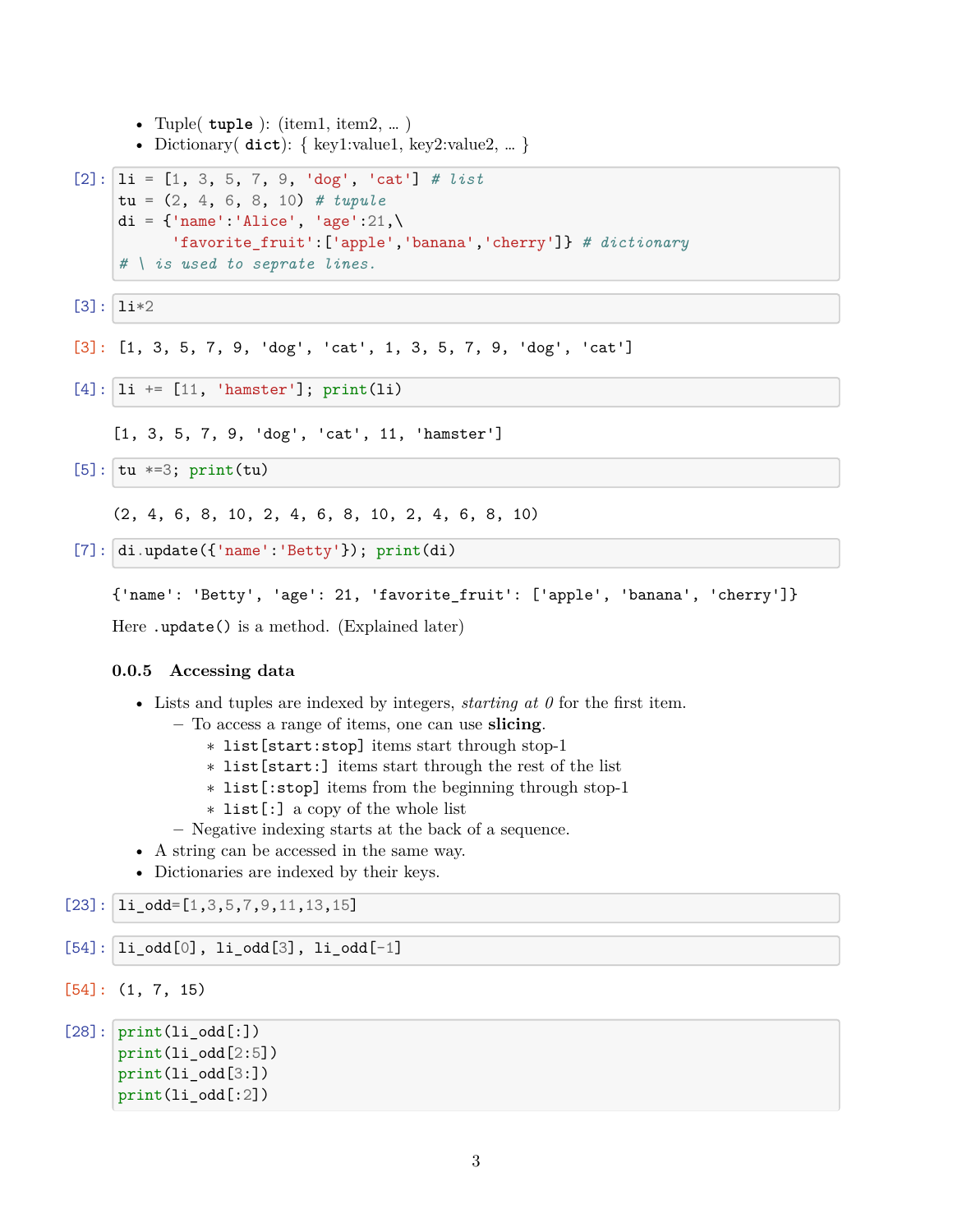```
print(i_odd[-2:])print(li\_odd[-1])[1, 3, 5, 7, 9, 11, 13, 15]
[5, 7, 9]
[7, 9, 11, 13, 15]
[1, 3]
[13, 15]
[1, 3, 5, 7, 9, 11, 13]
```

```
[53]: hi='How are you?'
     hi[0],hi[4],hi[-1], hi[1:-1]
```

```
[53]: ('H', 'a', '?', 'ow are you')
```

```
[8]: di = {'name':'Alice', 'age':21,\
           'favorite_fruit':['apple','banana','cherry']}
```
[9]: di['name']

- [9]: 'Alice'
- [11]: di['favorite\_fruit'][2]

[11]: 'cherry'

# **0.0.6 Built-in functions**

A **function** performs an action and/or return a value.

Examples of built-in functions: - **print()**, **type()** - functions for lists or tuples: **len()** (length), **sum()**, **min()**, **max()** - functions for numbers: **abs()** (absolute value), **round()** - type conversion: **int()**, **str()**, **float()**, **list()** - **input()** (taking an input string from the user)

You can define your own functions. (Explained later)

```
[45]: \lfloor li_odd=[1,3,5,7,9,11,13,15]
```

```
[52]: len(li_odd), sum(li_odd), max(li_odd), abs(-7)
```

```
[52]: (8, 64, 15, 7)
```
- $[23]$ :  $|a=3.14159; b=-a$  $round(a)$ , b,  $abs(b)$ ,  $round(b)$
- [23]: (3, -3.14159, 3.14159, -3)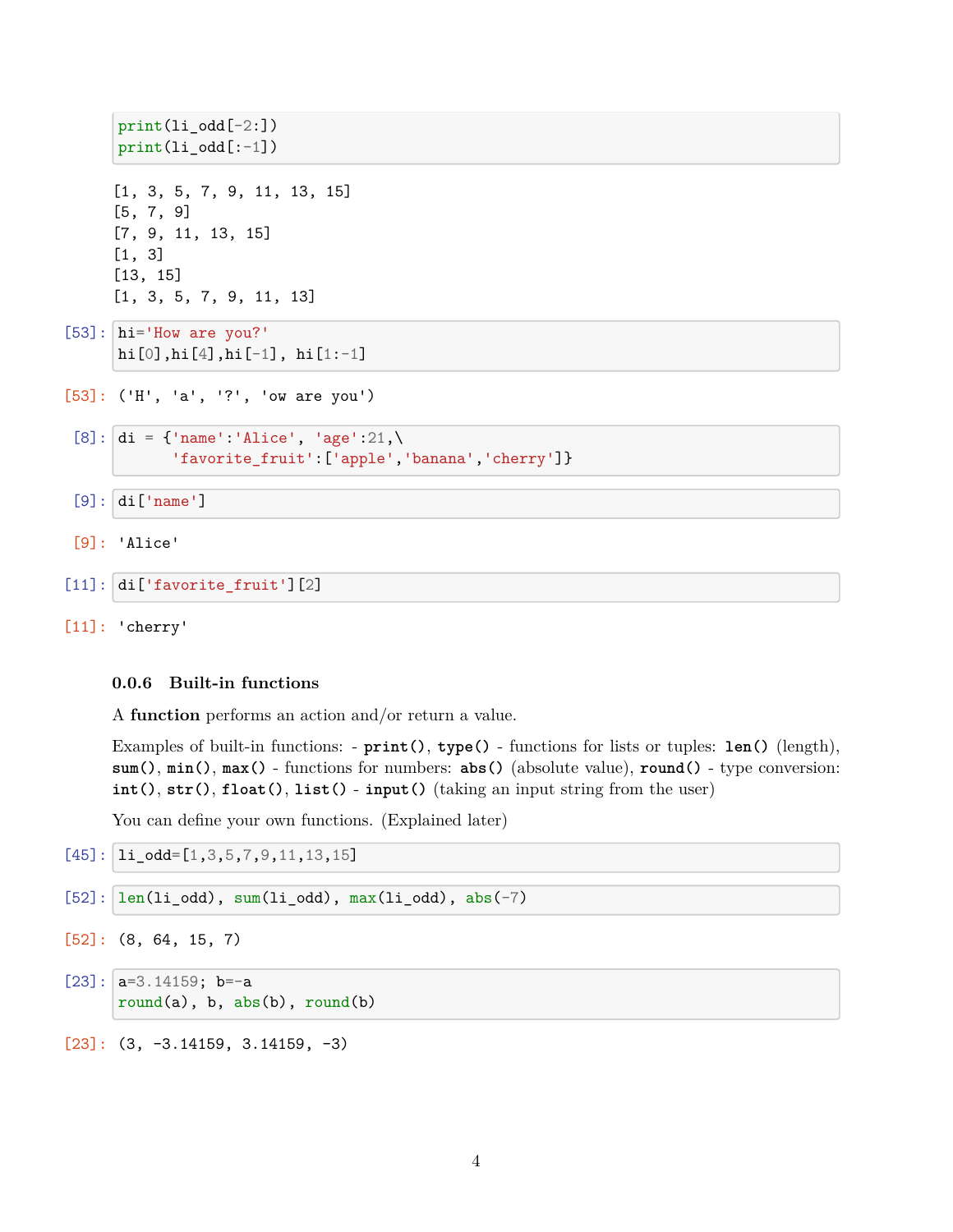```
[24]: a=3; b=float(a); c=str(a)
      type(a), type(b), type (c)
```

```
[24]: (int, float, str)
```

```
[27]: name=input("Enter your name: ")
      print("Hi, "+name+"!")
```
Enter your name: Tom Hi, Tom!

# **0.0.7 Methods**

An object has its **methods** which are functions available for the object. These are accessed by the format object.method().

#### **0.0.8 Some methods on string objects**

```
.capitalize(), .upper() (upper case), .lower() (lower case), .count(substring),
.replace(old, new)
```

```
[46]: sentence = 'aMyloidoSis Is a disEase.'
```

```
[47]: sentence.capitalize(), sentence.upper(), sentence.lower()
```

```
[47]: ('Amyloidosis is a disease.',
       'AMYLOIDOSIS IS A DISEASE.',
       'amyloidosis is a disease.')
```

```
[48]: sentence.count('s'), sentence.count('is')
```

```
[48]: (4, 2)
```

```
[51]: sentence.replace('is', '!$')
```

```
[51]: 'aMyloidoS!$ Is a d!$Ease.'
```
**0.0.9 Some methods on list objects**

**.append(item)**, **.extend([item1, item2, ...])**, **.remove(item)**

 $[66]$ :  $\lbrack 1$ i= $[1,3,5,7,9]$ li.append(17) li

[66]: [1, 3, 5, 7, 9, 17]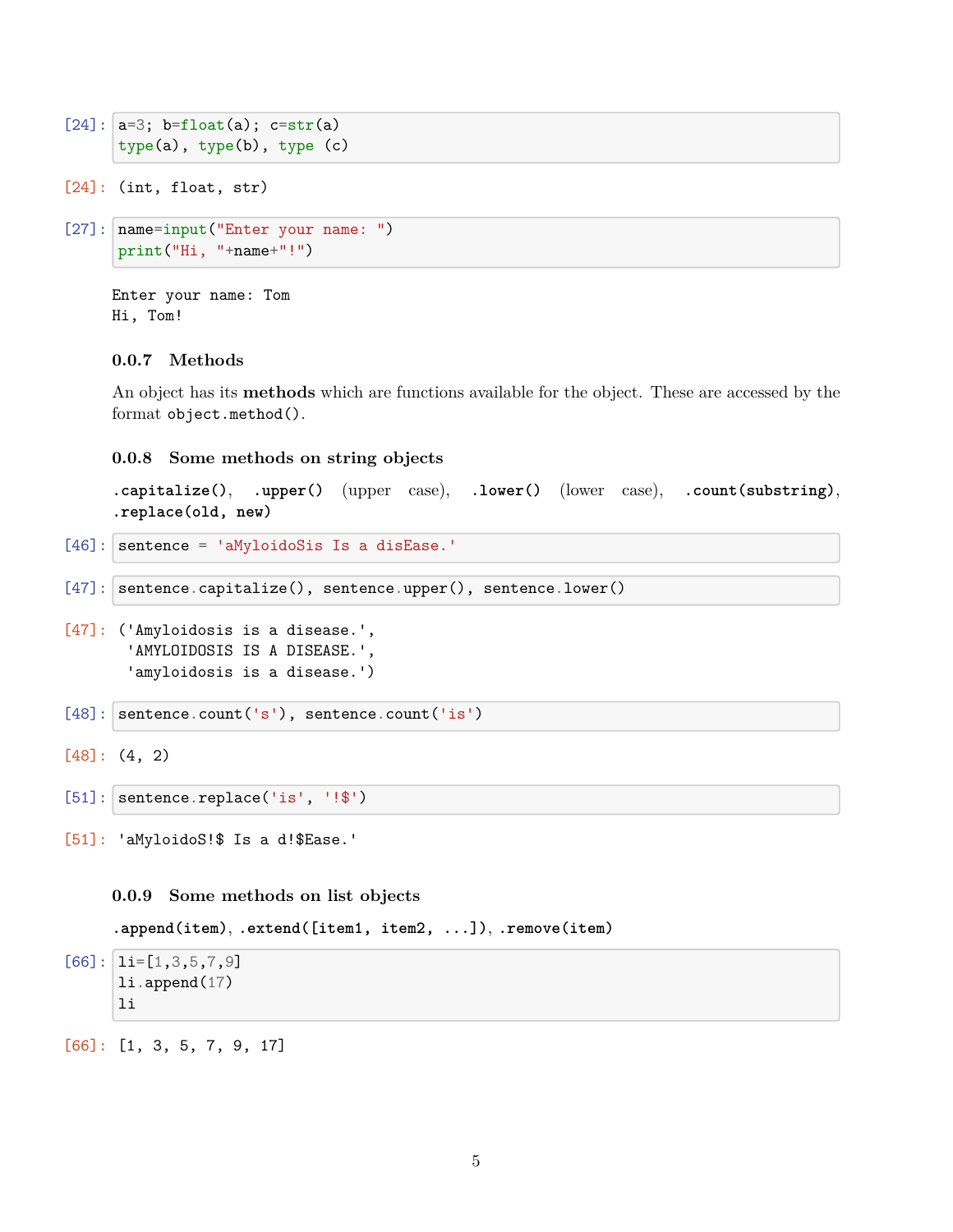```
[67]: 1i.extend([19,23])
      li
```

```
[67]: [1, 3, 5, 7, 9, 17, 19, 23]
```
 $[68]$ :  $\vert$  li.remove(5) li

[68]: [1, 3, 7, 9, 17, 19, 23]

# **0.0.10 Some methods on dict objects**

**.update(dict1)** (to update with dict1), **.keys()** (list of keys), **.values()** (list of values)

```
[12]: di = {'name':'Alice', 'age':21,\
            'favorite_fruit':['apple','banana','cherry']}
```

```
[14]: di.update({'name':'Betty', 'major': 'math' })
```

```
[15]: di
```

```
[15]: {'name': 'Betty',
       'age': 21,
       'favorite_fruit': ['apple', 'banana', 'cherry'],
       'major': 'math'}
```
[16]: di.keys()

```
[16]: dict_keys(['name', 'age', 'favorite_fruit', 'major'])
```

```
[17]: di.values()
```
[17]: dict\_values(['Betty', 21, ['apple', 'banana', 'cherry'], 'math'])

### **0.0.11 if statements and while loops**

An **if statement** tests a condition and performs some actions if the condition evaluates to True. If the condition evaluates to False, alternative actions can be taken by **elif** and/or **else**.

Warning: Indentation is extremely important!

A **while loop** will keep performing some actions as long as its condition evaluates to True.

```
[115]: \text{num} = \text{int}(\text{input}(\text{"Enter an integer greater than 10: ")}).if num > 10:
              print("Great job!")
```

```
Enter an integer greater than 10: 7
```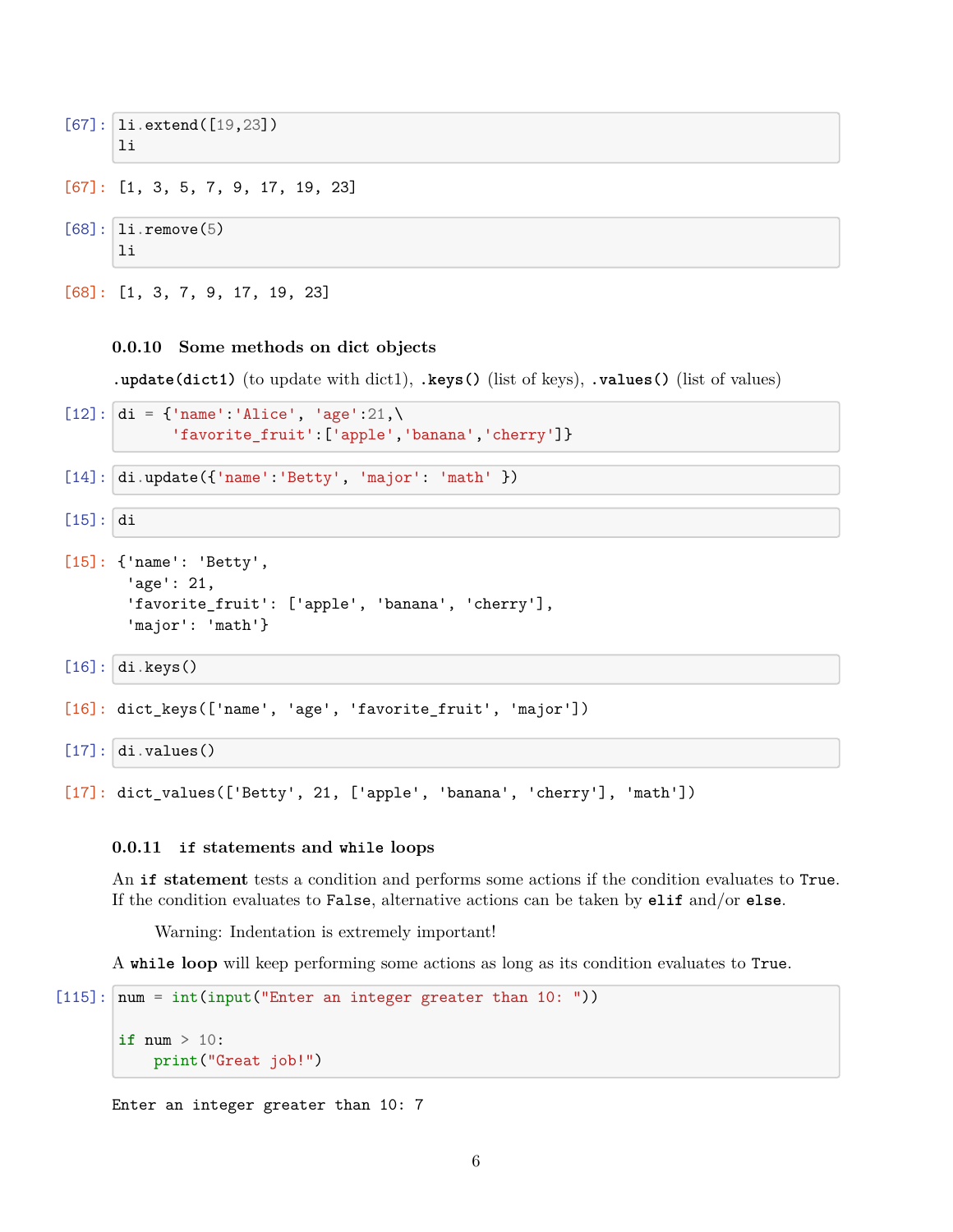Here int() and input() are built-in functions.

```
[113]: \vert num = int(input("Enter an integer: "))
       if num\%2 == 0:
            print("Even number")
       else:
            print("Odd number")
```

```
Enter an integer: -17
Odd number
```

```
[112]: num = int(input("Enter an integer: "))
       if num > 0:
           print("Positive number")
       elif num == 0:
           print("Zero")
       else:
           print("Negative number")
```
Enter an integer: -23 Negative number

```
[120]: | num = int(input("Enter a positive integer: "))
```

```
sum = 0i = 1while i \leq num:
    sum = sum + ii = i+1print("The sum from 1 to %d is " % num + str(sum) + ".")
```
Enter a positive integer: 99 The sum from 1 to 99 is 4950.

**%d** is used to refer to a variable of type **int** which follows after %. Similarly, one can use **%s** and **%f**.

# **0.0.12 for loops**

Actions can be iterated over a collection of items using a **for loop**. The strings, lists, tuples and dictionaries are all **iterable** containers. It is also common to use **range()**. - A for loop will go through the specified container, one item at a time. - **break** can be used to terminate a loop.

 $[121]:$   $\vert$   $1i$   $\vert$  odd =  $[1,3,5,7,9,11,13,15]$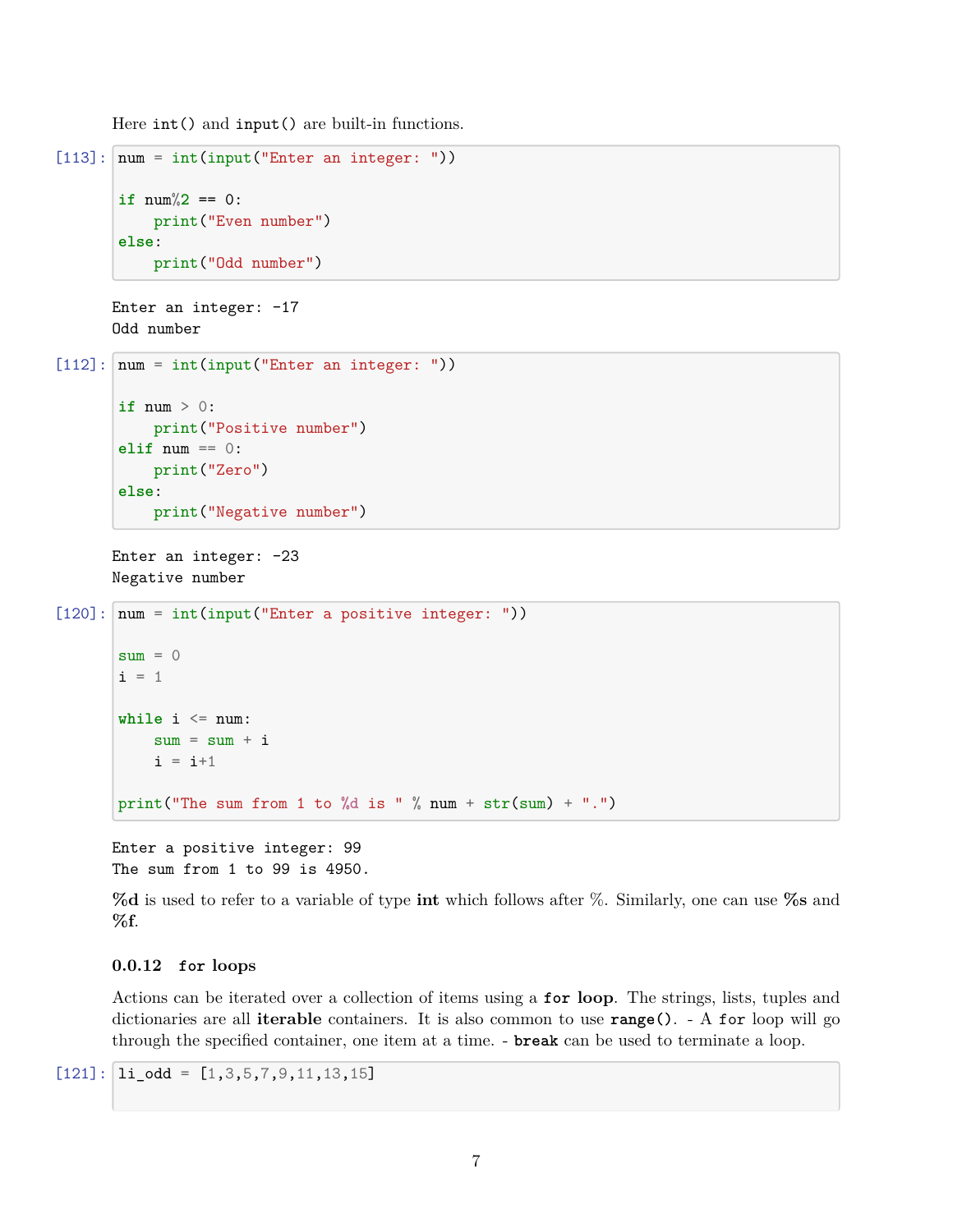```
sum = 0for n in li_odd:
   sum + = nprint("The sum is "+str(sum)+".")
```
The sum is 64.

```
[129]: \text{print(list(range(10)))}print(list(range(3,10)))
       print(list(range(1,10,2)))
       print(list(range(10,2)))
```

```
[0, 1, 2, 3, 4, 5, 6, 7, 8, 9]
[3, 4, 5, 6, 7, 8, 9]
[1, 3, 5, 7, 9]
\Box
```
Here **list( )** converts the type from **range** to **list**.

```
[130]: \vert num = int(input("Enter a positive integer: "))
       sum = 0for i in range(1,num+1):
           sum + = iprint("The sum from 1 to %d is " % num + str(sum) + ".")
```
Enter a positive integer: 21 The sum from 1 to 21 is 231.

```
[56]: for char in "How are you?":
          print(char)
```
 $\,$  H o w a r e y o u ?

8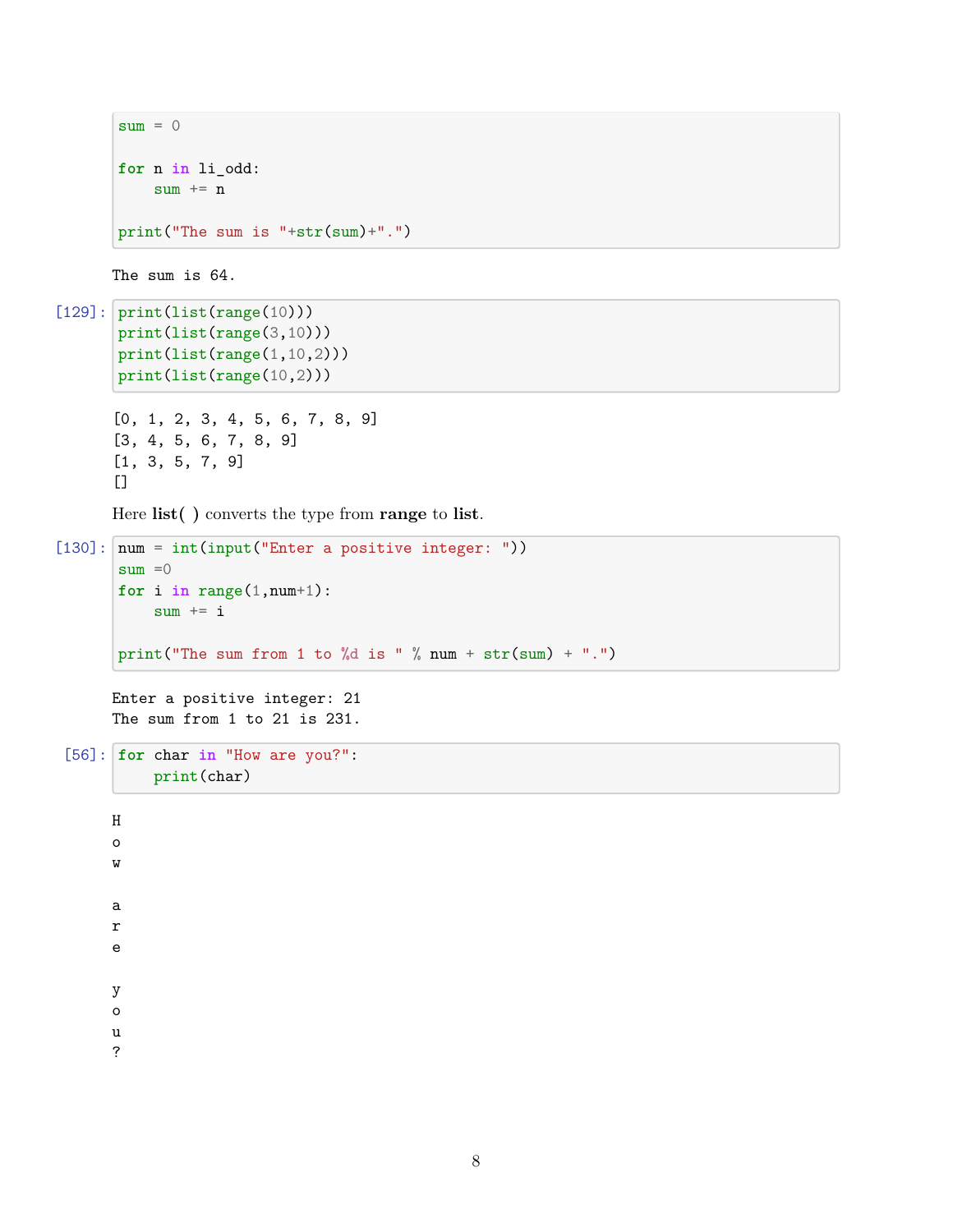```
[61]: for char in "How are you?":
          if char == "y":
              break
          print(char, end="") # This prints on the same line.
```
How are

#### **0.0.13 List comprehensions**

There is a simple way to generate a list with a single line of code using **list comprehensions**.

- [140]: [a\*\*2 **for** a **in** range (1,10)]
- [140]: [1, 4, 9, 16, 25, 36, 49, 64, 81]
- $[145]$ :  $[a**2 for a in range (1,20) if a %3 ==0]$
- [145]: [9, 36, 81, 144, 225, 324]
- $[146]$ :  $[a**2 \text{ if a } \%3 = 0 \text{ else a for a in range } (1,20)]$

[146]: [1, 2, 9, 4, 5, 36, 7, 8, 81, 10, 11, 144, 13, 14, 225, 16, 17, 324, 19]

## **0.0.14 Copying a list**

This brings about a common mistake.

 $[150]$ :  $\vert$  li\_a= $[1,2,3]$ li\_b=li\_a *# The location of memory is copied.*  $li\_b.append(4)$ li\_a, li\_b

- $[150]$ : ( $[1, 2, 3, 4]$ ,  $[1, 2, 3, 4]$ )
- $[151]: |$   $1i_a=[1,2,3]$ li\_b=li\_a[:] *# Only the values are copied.* li\_b.append(4) li\_a, li\_b
- $[151]$ :  $([1, 2, 3], [1, 2, 3, 4])$
- $[57]$ :  $1i_a=[1,2,3]$ li\_b=li\_a.copy() *# Only the values are copied.* li\_b.append(4) li\_a, li\_b

 $[57]$ :  $([1, 2, 3], [1, 2, 3, 4])$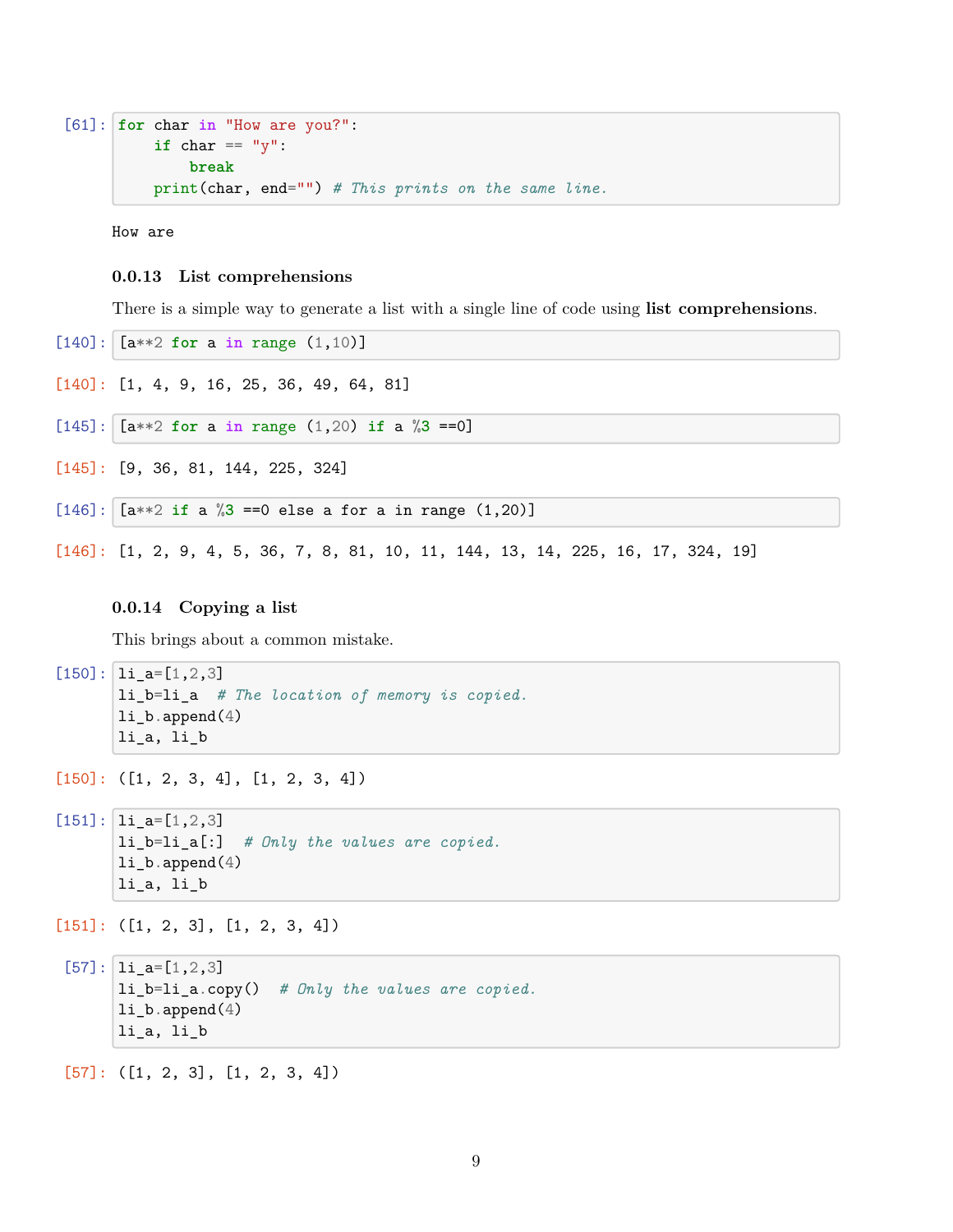# **0.0.15 How to define a function**

A **function** is a group of statements that perform a specific task. You use **def** to create a function. A result can be returned from a function using a **return** statement.

```
[62]: def print_name(name):
          print("Hi! I am "+name+".")
      print_name('John')
      print_name('Cynthia')
     Hi! I am John.
     Hi! I am Cynthia.
 [2]: def divisors(num):
          dv=[]for i in range(1, num+1):
              if num\%i ==0:
                  dv.append(i)
          return dv
      divisors(6), divisors(23), divisors(1234), divisors(2021)
 [2]: ([1, 2, 3, 6], [1, 23], [1, 2, 617, 1234], [1, 43, 47, 2021])
 [5]: def is prime(num):
```

```
dv=divisors(num)
    \mathbf{if} len(dv) == 2:
        return True
    else:
        return False
is_prime(5), is_prime(12), is_prime(2311)
```
[5]: (True, False, True)

# **0.0.16 Recursive functions**

A function that calls itself is a **recursive function**. Every recursive function must have a condition that stops the recursion in order to avoid an infinite loop.

```
[3]: def factorial(num):
         if num == 1:
             return 1
         else:
             return num*factorial(num-1)
     factorial(5), factorial(12)
```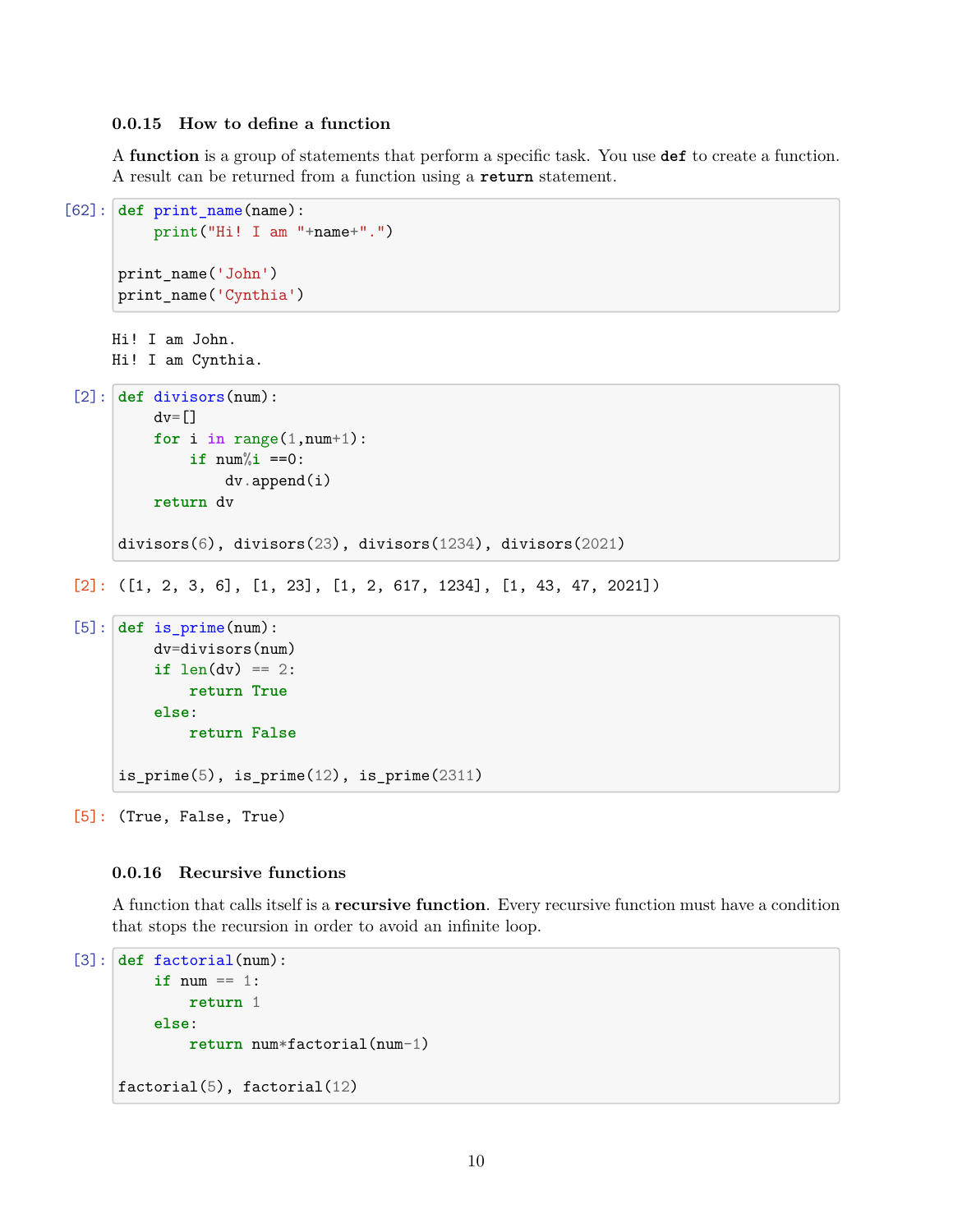```
[3]: (120, 479001600)
```

```
[7]: def fibonacci(num):
         if num == 0:
             return 0
         elif num == 1:
             return 1
         else:
             return fibonacci(num-1)+fibonacci(num-2)
     [fibonacci(i) for i in range(15)]
```
 $[7]$ :  $[0, 1, 1, 2, 3, 5, 8, 13, 21, 34, 55, 89, 144, 233, 377]$ 

# **0.0.17 Modules**

A module is a file containing Python statements and definitions. One can **import** a module.

 $[8]$ : pi

```
---------------------------------------------------------------------------
NameError Traceback (most recent call last)
<ipython-input-8-f84ab820532c> in <module>
----> 1 pi
NameError: name 'pi' is not defined
```

```
[12]: import math
```

```
math.pi, math.e
```
[12]: (3.141592653589793, 2.718281828459045)

```
[13]: import math as m
```

```
m.pi, m.e
```
[13]: (3.141592653589793, 2.718281828459045)

One can import specific names from a module. In such a case, a dot after the moudle name is not needed.

[15]: **from math import** pi,e

pi, e

[15]: (3.141592653589793, 2.718281828459045)